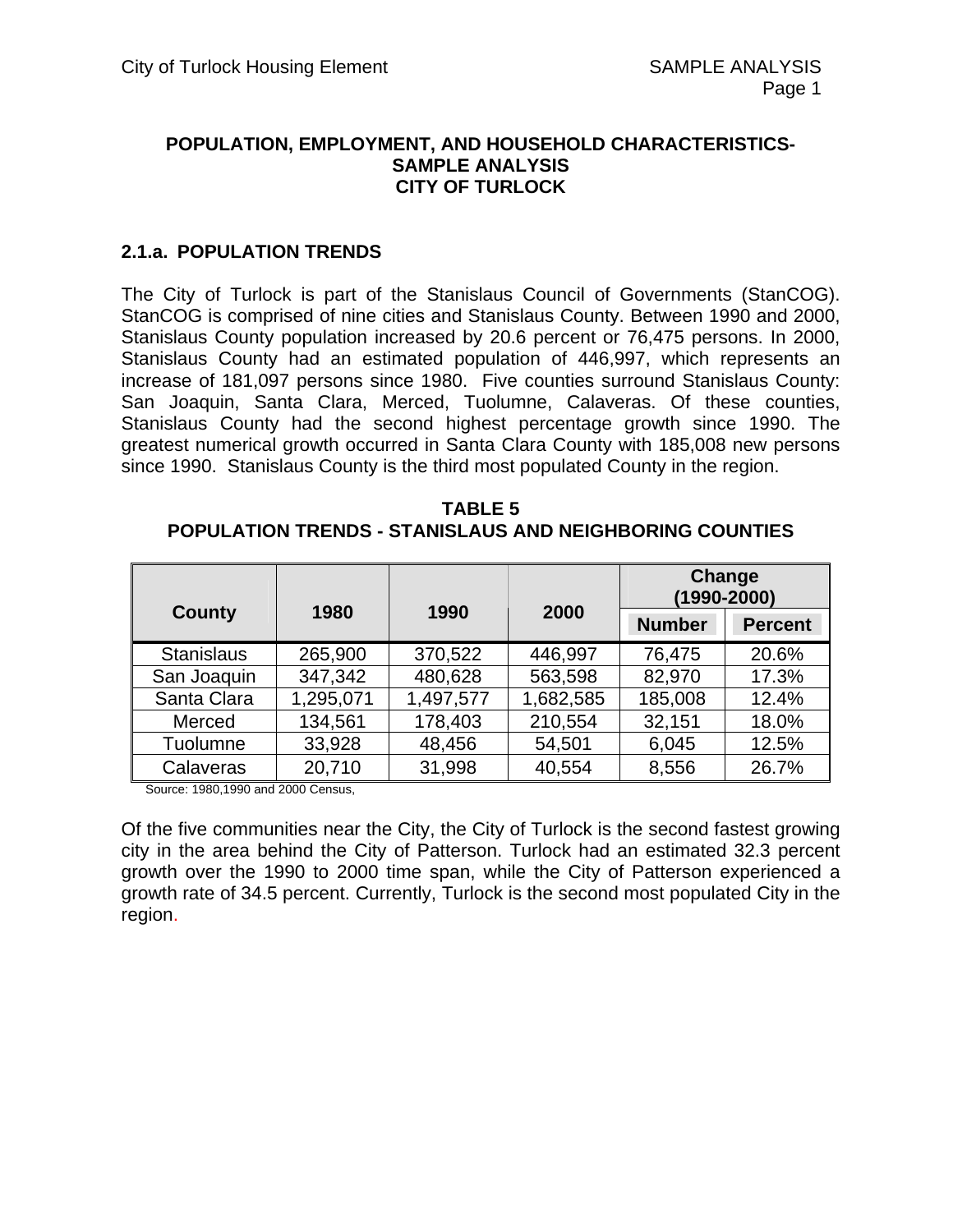| <b>City</b>         | 1980    | 1990    | 2000    |               | Change<br>$(1990 - 2000)$ |
|---------------------|---------|---------|---------|---------------|---------------------------|
|                     |         |         |         | <b>Number</b> | <b>Percent</b>            |
| <b>Turlock</b>      | 26,287  | 42,198  | 55,810  | 13,612        | 32.3                      |
| Patterson           | 3,908   | 8,626   | 11,606  | 2,980         | 34.5                      |
| Ceres               | 13,281  | 26,314  | 34,609  | 8,295         | 31.5                      |
| Modesto             | 106,602 | 164,730 | 188,856 | 24,126        | 14.6                      |
| Hughson             | 2,943   | 3,259   | 3,980   | 721           | 22.1                      |
| Denair<br>Community | 2,892   | 3,693   | 3,446   | $-247$        | $-6.7$                    |

**TABLE 6 POPULATION TRENDS - NEIGHBORING CITIES AND COMMUNITIES** 

Source: 1980, 1990 and 2000 Census





Source: 1990 and 2000 Census

Over the past 22 years, the population in the City of Turlock increased by 119.5 percent. Currently, the City's population is estimated at 58,683. Population projections indicate that Turlock will experience moderate growth through 2007 and reach a projected population of 63,691 by that year.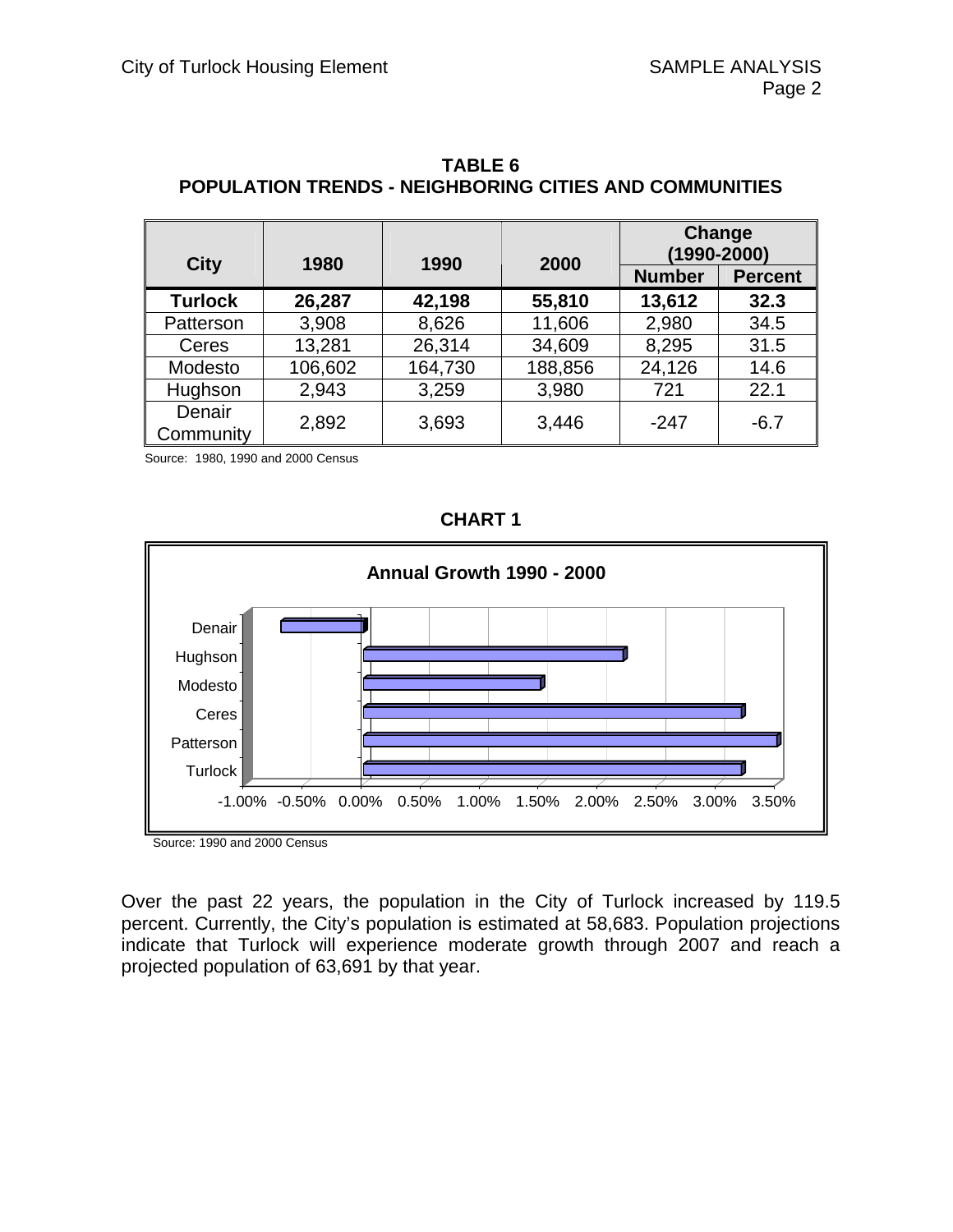| Year | <b>Population</b> | Change | % Change | Annual<br>% Change |
|------|-------------------|--------|----------|--------------------|
| 1980 | 26,287            |        |          |                    |
| 1990 | 42,198            | 15,911 | 60.5%    | 6.1%               |
| 2000 | 55,810            | 13,612 | 32.2%    | 3.2%               |
| 2003 | 58,683            | 2,873  | 5.1%     | 1.7%               |
| 2008 | 63,691            | 5,008  | 8.5%     | 1.7%               |

#### **TABLE 7 POPULATION TRENDS - CITY OF TURLOCK**

Source: 1980, 1990 and 2000 U.S. Census; DOF

Between 1990 and 2000, the median age in Turlock increased from 29.3 to 30.9 years of age, which implies a slowly aging population. Specifically, persons between the ages of 35-55 represented 28.8 percent of the population in 2000. The percent of the population under 20 represented 33.1 percent. The senior population, age 65 and over, represented 11.8 percent of the population.

| Age            | 1990          |                | 2000          |                |
|----------------|---------------|----------------|---------------|----------------|
| <b>Cohorts</b> | <b>Number</b> | <b>Percent</b> | <b>Number</b> | <b>Percent</b> |
| $0-4$ years    | 3,770         | 8.9%           | 4,505         | 8.1%           |
| 5-9 years      | 3,604         | 8.5%           | 4,816         | 8.6%           |
| $10-14$ years  | 3,323         | 8.0%           | 4,677         | 8.4%           |
| 15-19 years    | 2,868         | 6.8%           | 4,448         | 8.0%           |
| $20-24$ years  | 3,585         | 8.5%           | 4,545         | 8.1%           |
| $25-34$ years  | 7,590         | 18.0%          | 8,063         | 14.4%          |
| 35-44 years    | 5,949         | 14.1%          | 8,040         | 14.4%          |
| 45-54 years    | 3,369         | 8.0%           | 6,352         | 11.4%          |
| 55-59 years    | 1,491         | 3.5%           | 2,095         | 3.8%           |
| 60-64 years    | 1,316         | 3.1%           | 1,664         | 3.0%           |
| 65-74 years    | 2,747         | 6.5%           | 3,121         | 5.6%           |
| 75-84 years    | 1,866         | 4.4%           | 2,411         | 4.3%           |
| 85+ years      | 720           | 1.7%           | 1,073         | 1.9%           |
| Median Age     |               | 29.3           | 30.9          |                |

#### **TABLE 8 POPULATION BY AGE TRENDS - CITY OF TURLOCK**

Source: 1990 and 2000 US Census

Overall, the City and County median age has been slightly less than that of the State. For example, in 1990, the state median age was 31.5 years, while the City and County median ages were 29.3 years and 30.5 years, respectively. Over the past ten years, the median age in the County and the City has increased. By 2000, the state median age was 33.3 while the City's was 30.9 years of age.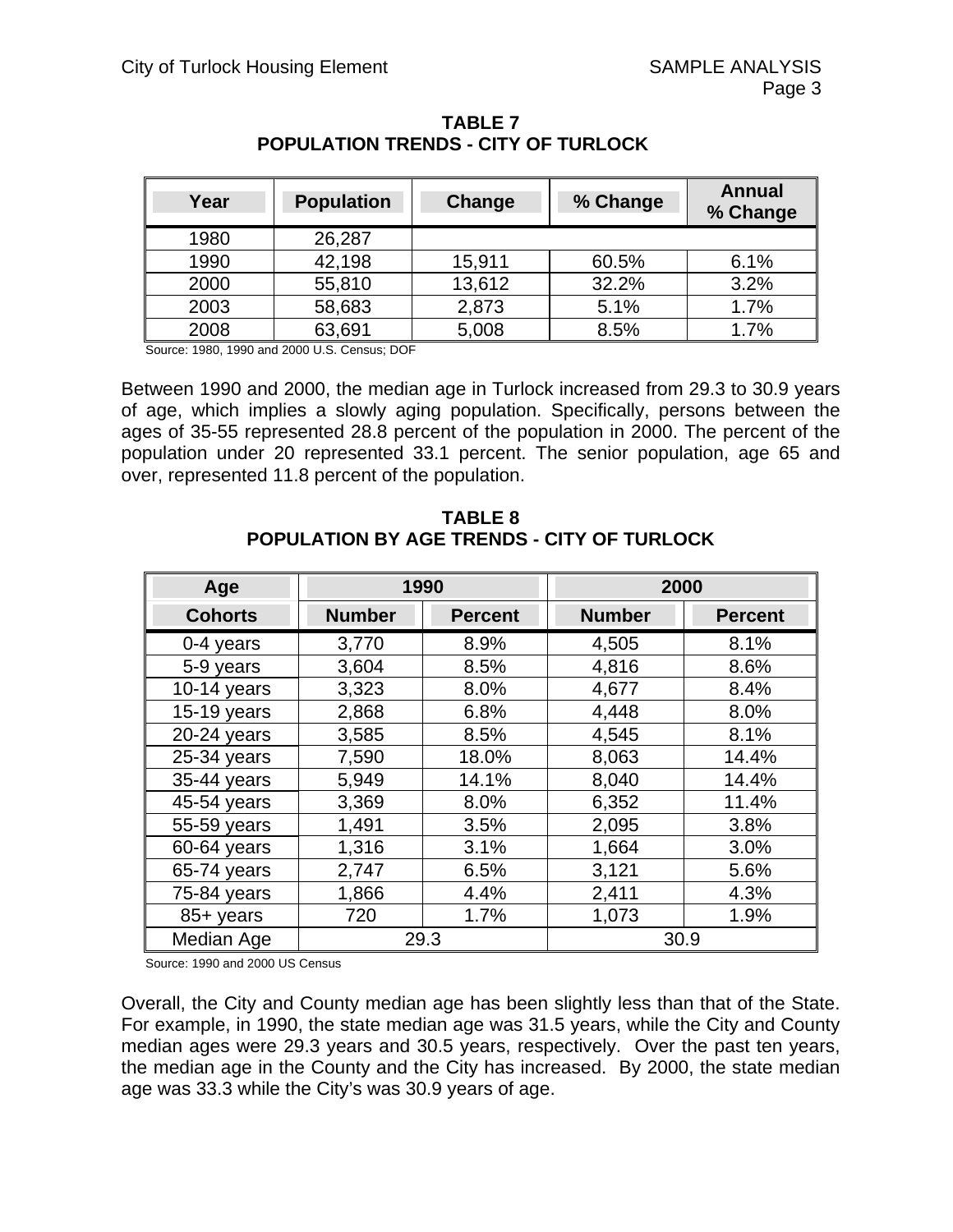

According to the 2000 Census, persons who categorized themselves as white represented 72.3 percent of the Turlock population and 69.3 percent of the Stanislaus County population. In the City, 29.4 percent are of Hispanic origin.

|                     | <b>City of Turlock</b> |                      | <b>Stanislaus County</b> |                |
|---------------------|------------------------|----------------------|--------------------------|----------------|
| <b>Number</b>       | <b>Percent</b>         | Category             | <b>Number</b>            | <b>Percent</b> |
| 40,370              | 72.3%                  | White                | 309,901                  | 69.3%          |
| 798                 | 1.4%                   | <b>Black</b>         | 11,521                   | 2.7%           |
| 523                 | 0.9%                   | Am. Indian           | 5,676                    | 1.3%           |
| 2,671               | 4.8%                   | Asian/Pac. Isl.      | 20,377                   | 4.5%           |
| 8,460               | 15.2%                  | Other                | 75,187                   | 16.8%          |
| 2,988               | 5.4%                   | Two or More<br>Races | 24,335                   | 5.4%           |
| 16,422              | 29.4%                  | Hispanic Origin      | 141,871                  | 31.7%          |
| Source: 2000 Census |                        |                      |                          |                |

**TABLE 9 POPULATION BY RACE AND ETHNICITY - 2000** 

## **2.1.b. EMPLOYMENT TRENDS**

Historically, services have been the largest employer in the City of Turlock. According to the 2000 Census, this industry has remained the top employer with 45.0 percent of the labor force. The next largest industries were manufacturing and trade.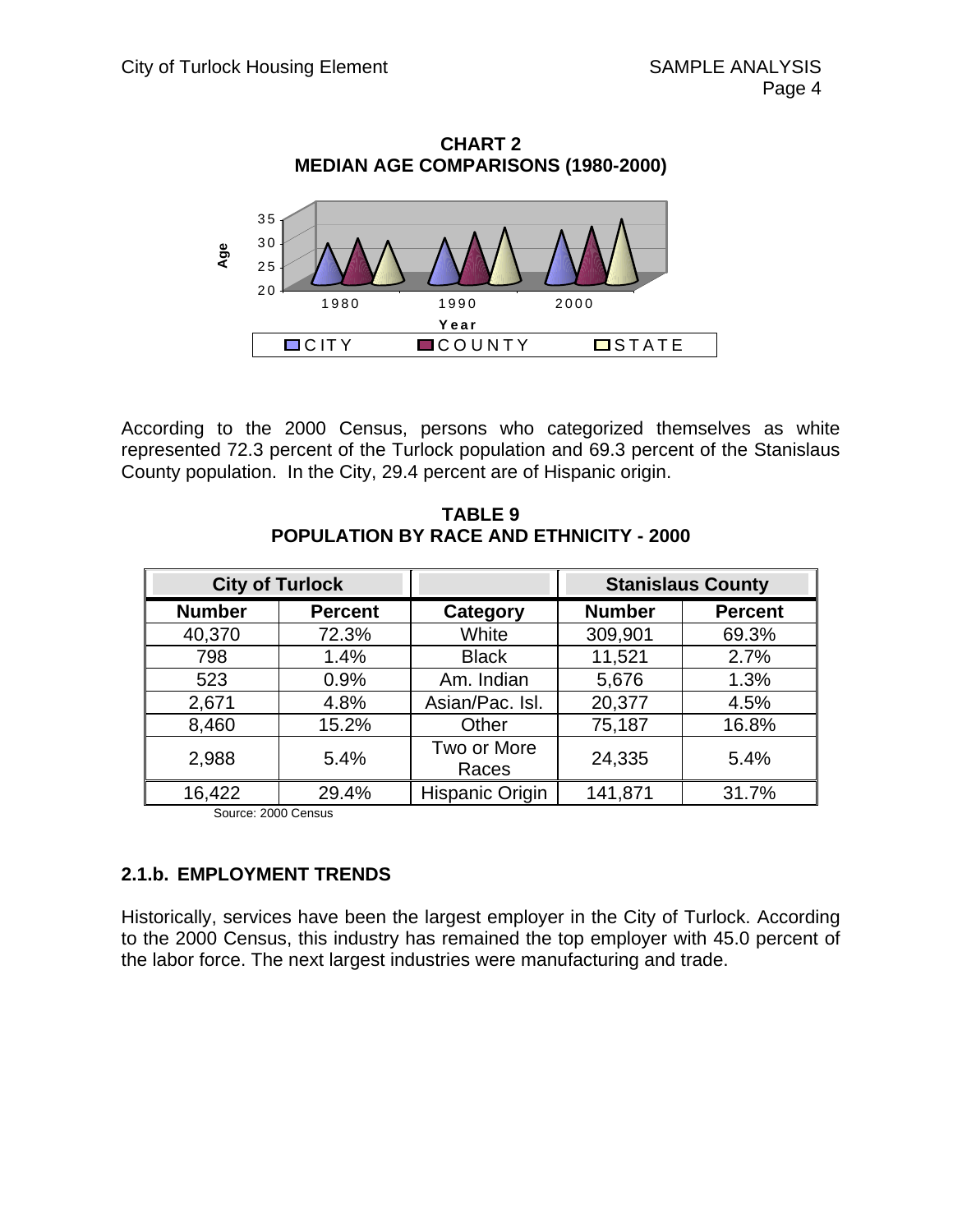| <b>Industry Type</b>                                 |               | 1990           | 2000          |                |
|------------------------------------------------------|---------------|----------------|---------------|----------------|
|                                                      | <b>Number</b> | <b>Percent</b> | <b>Number</b> | <b>Percent</b> |
| Agriculture, Forestry, Fisheries and<br>Mining       | 1,399         | 7.8%           | 1,223         | 5.5%           |
| Construction                                         | 1,273         | 7.1%           | 1,306         | 5.9%           |
| Manufacturing                                        | 3,700         | 20.8%          | 3,416         | 15.3%          |
| Transportation, Comm. and Public<br><b>Utilities</b> | 1,031         | 5.8%           | 941           | 4.2%           |
| <b>Wholesale and Retail Trade</b>                    | 3,540         | 19.9%          | 3,475         | 15.5%          |
| Finance, Insurance and Real Estate                   | 967           | 5.4%           | 1,008         | 4.5%           |
| <b>Services</b>                                      | 5473          | 30.7%          | 9,580         | 45.0%          |
| <b>Public Administration</b>                         | 445           | 2.5%           | 914           | 4.1%           |

## **TABLE 10 EMPLOYMENT BY INDUSTRY - CITY OF TURLOCK**

Source: 1990 and 2000 Census.

In 1990, technical, sales, and administrative support were the prominent occupations for the Turlock labor force; over one third of the labor force was employed in this occupation type. By the 2000 Census, managerial and professional specialties had become the leading occupation type. [\\*](#page-7-0) 

## **TABLE 11 EMPLOYMENT BY OCCUPATION - CITY OF TURLOCK**

| <b>Occupation Type</b>                          | 1990          |                | 2000          |                |
|-------------------------------------------------|---------------|----------------|---------------|----------------|
|                                                 | <b>Number</b> | <b>Percent</b> | <b>Number</b> | <b>Percent</b> |
| Managerial and Professional Specialty           | 1,812         | 10.2%          | 6,737         | 30.2%          |
| Technical, Sales, and Administrative<br>Support | 7,125         | 40.0%          | 5,644         | 25.3%          |
| Service                                         | 2,183         | 12.2%          | 3,342         | 15.0%          |
| Farming, Forestry and Fishing                   | 817           | 4.6%           | 781           | 3.5%           |
| Precision Production, Craft and Repair          | 2,426         | 13.6%          | 1,850         | 8.3%           |
| Operators, Fabricators and Laborers             | 3,465         | 19.4%          | 3,930         | 17.6%          |

Source: 1990 and 2000 Census

 unemployment rate has increased slightly to 9.6 percent. According to the Bureau of Labor Statistics, there was an average of 24,484 persons in the Turlock labor force in 2001. Generally, the unemployment rate has decreased since 1993 in the City to 9.0 percent in 2001. However, in 2002, the City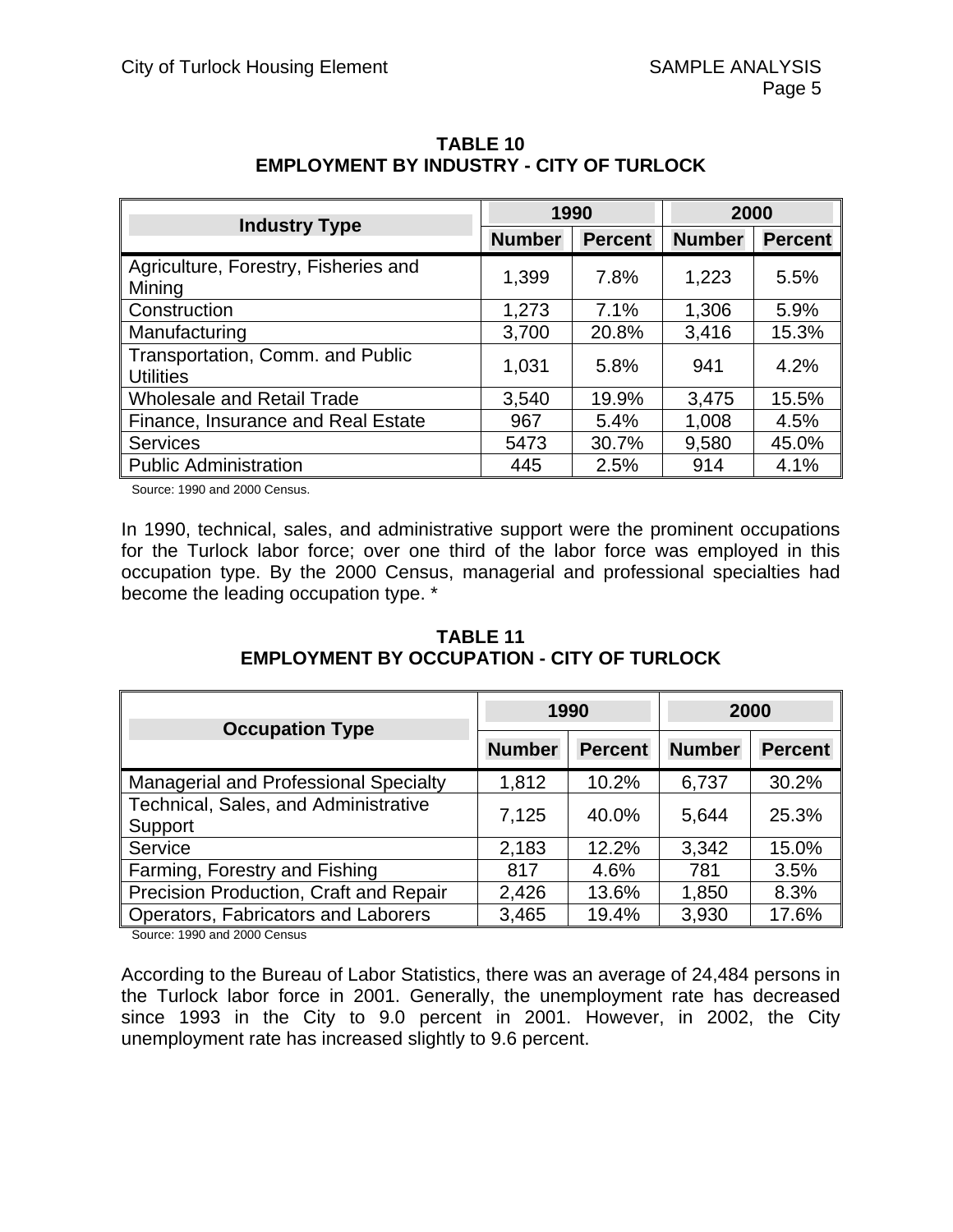| Year  | <b>Labor Force</b> | <b>Employment</b> | <b>Unemployed</b> | <b>Unemployment</b><br>Rate |
|-------|--------------------|-------------------|-------------------|-----------------------------|
| 1993  | 22,465             | 19,155            | 3,310             | 14.7%                       |
| 1994  | 22,574             | 19,432            | 3,142             | 13.9%                       |
| 1995  | 22,405             | 19,334            | 3,071             | 13.7%                       |
| 1996  | 22,582             | 19,773            | 2,809             | 12.4%                       |
| 1997  | 23,092             | 20,437            | 2,655             | 11.5%                       |
| 1998  | 23,527             | 20,994            | 2,533             | 10.8%                       |
| 1999  | 23,690             | 21,498            | 2,192             | 9.3%                        |
| 2000  | 23,970             | 21,776            | 2,194             | 9.2%                        |
| 2001  | 24,484             | 22,289            | 2,195             | 9.0%                        |
| 2002* | 25,163             | 22,748            | 2,415             | 9.6%                        |

## **TABLE 12 TURLOCK LABOR FORCE TRENDS (1993-2002)**

Source: Bureau of Labor and Statistics \* as of September 2002

The top employers in the City of Turlock include: Foster Farms, Turlock School District, and the Emanuel Medical Center. Of the top ten employers, five are administrative, one is retail, and four are manufacturers.

#### **TABLE 13 TURLOCK MAJOR EMPLOYERS**

| <b>Employer</b>                    | <b>Number of Employees</b> |
|------------------------------------|----------------------------|
| <b>Foster Farms</b>                | 1,500                      |
| <b>Turlock School District</b>     | 1,200                      |
| <b>Emanuel Medical Center</b>      | 1,100                      |
| <b>Valley Fresh</b>                | 650                        |
| CSU, Stanislaus                    | 900                        |
| <b>Turlock Irrigation District</b> | 431                        |
| Varco Pruden                       | 280                        |
| City of Turlock                    | 412                        |
| Walmart                            | 420                        |
| <b>International Paper</b>         | 145                        |

Source: Turlock Chamber of Commerce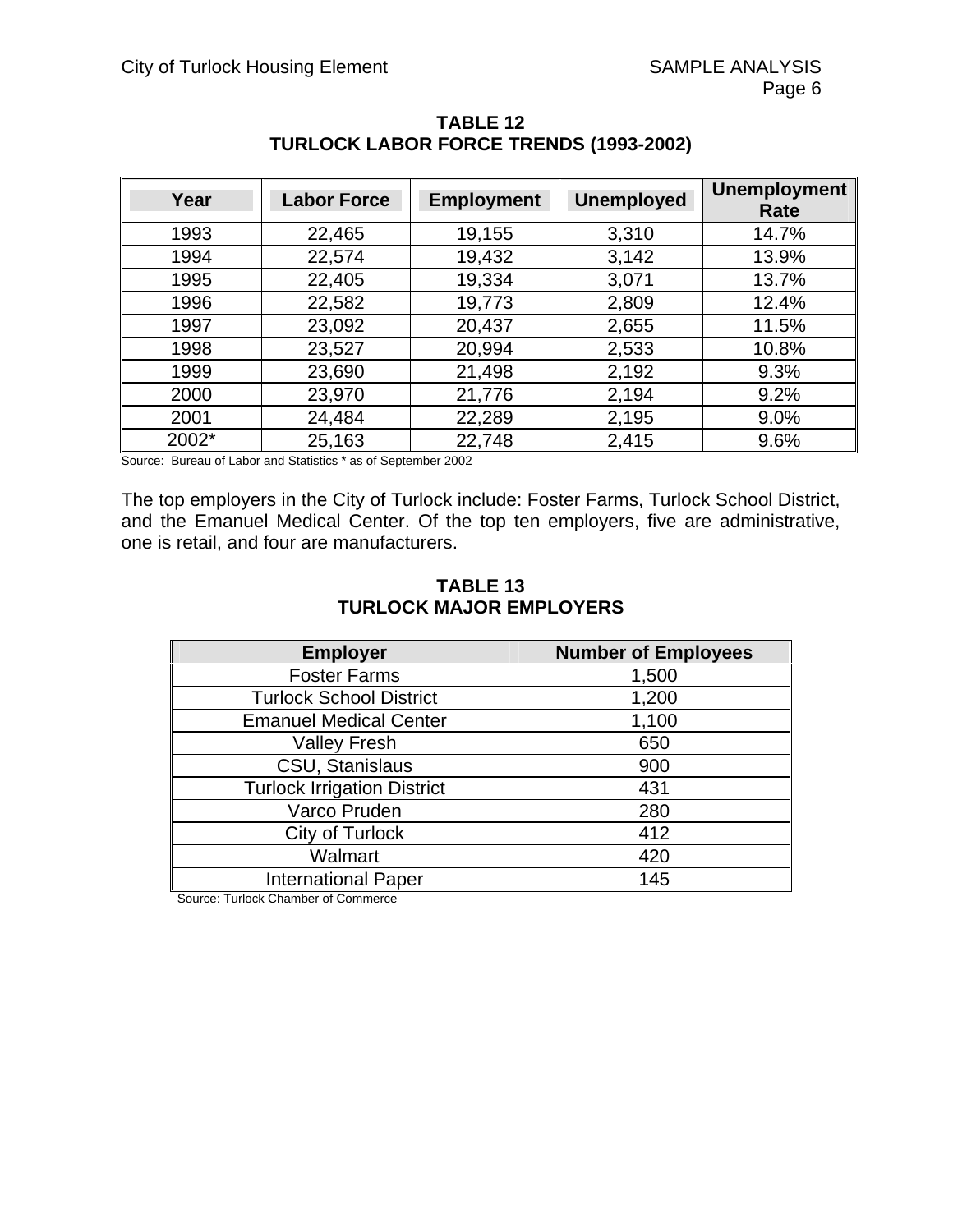According to the 2000 Census, 46.0 percent of the labor force that lived within the City actually worked there as well. Approximately 82 percent of all employed persons worked in the County. A majority of these workers commute less than 30 minutes.

| <b>Commuting Pattern*</b>     |                             | 1990           |               | 2000           |
|-------------------------------|-----------------------------|----------------|---------------|----------------|
|                               | <b>Number</b>               | <b>Percent</b> | <b>Number</b> | <b>Percent</b> |
| <b>Worked in Turlock</b>      | 7,203                       | 41.3%          | 10,018        | 46.0%          |
| <b>Worked outside Turlock</b> | 10,253                      | 58.7%          | 11,746        | 54.0%          |
| Worked in the County          | 15,335                      | 87.8%          | 17,834        | 81.9%          |
|                               | <b>Commute Time to Work</b> |                |               |                |
| 0-15 Minutes                  | 8,382                       | 48.0%          | 9,216         | 43.5%          |
| 15-30 Minutes                 | 5,092                       | 29.2%          | 6,990         | 33.0%          |
| 30-45 Minutes                 | 2,195                       | 12.6%          | 2,711         | 12.9%          |
| Over 45 Minutes               | 1,450                       | 8.2%           | 2,249         | 10.6%          |

**TABLE 14 EMPLOYMENT BY COMMUTING PATTERNS (1990-2000)** 

Source: 1990, 2000 Census \* numbers are mutual exclusive

Throughout the last 20 years, the City and County's jobs per household ratio remained fairly similar. Between 1980 and 1990, the ratio rose approximately seven percent, then remained stable from 1990 to 2000. In general, the City has a slightly higher jobs per household ratio compared to the County. Turlock's current jobs per household ratio is 1.21.

**CHART 3 JOBS PER HOUSEHOLD (1980-2000)** 

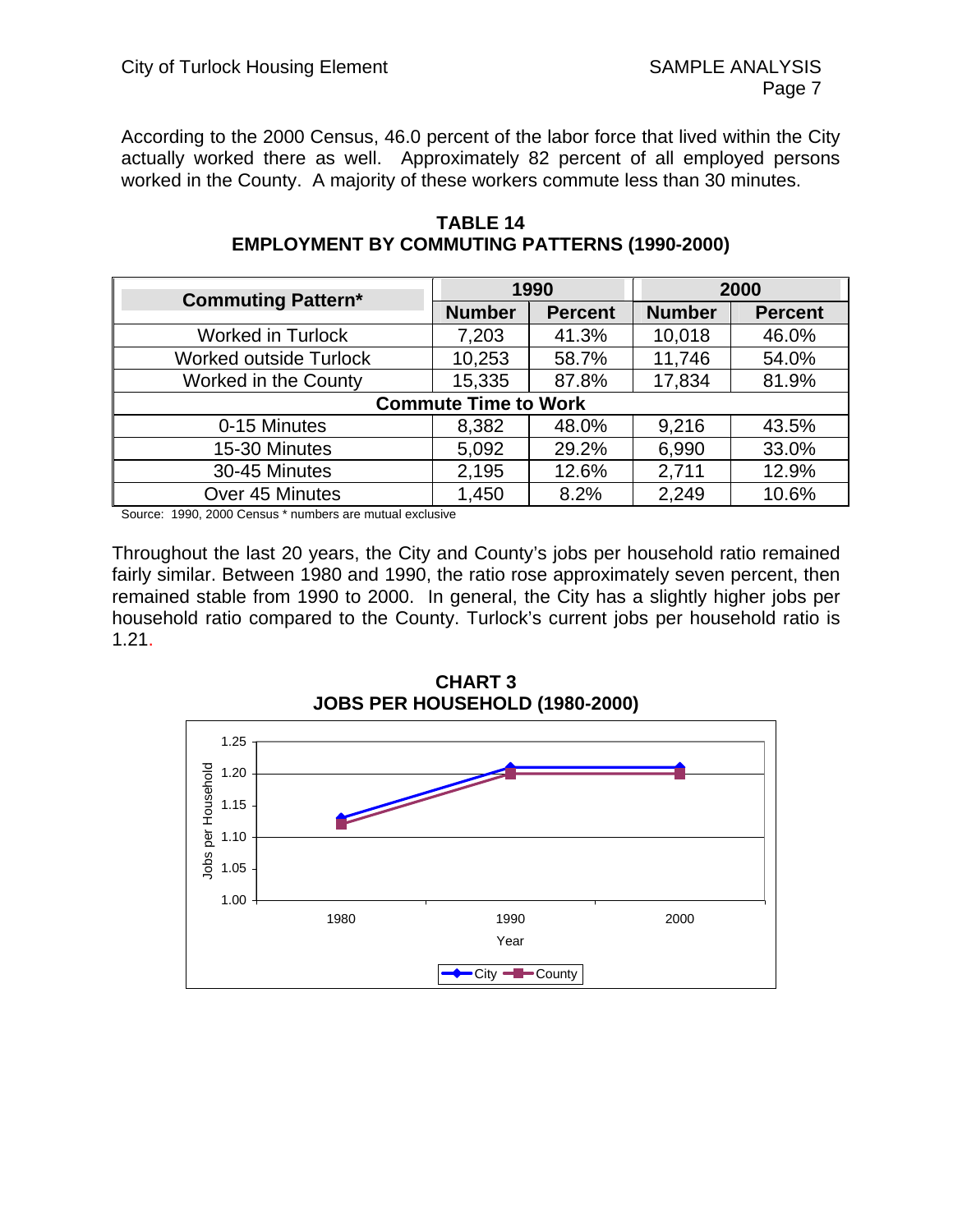## <span id="page-7-0"></span>**2.1.c. HOUSEHOLD TRENDS**

The change in the number of households in a city is one of the prime determinants of the demand for housing. Households can form even in periods of static population growth as adult children leave home, through divorce, and with the aging of the population.

Persons per household is an important indicator of the relationship between population growth and household formation. For example, if the number of persons per household is decreasing, then households are forming at a faster rate than population growth. Conversely, if population is growing faster than households, then the persons per household would be increasing.

Between 1980 and 1990, persons per household slightly increased for the City of Turlock and Stanislaus County. Specifically, the City of Turlock rose from 2.6 persons per household to 2.9 persons per household. The increase in persons per household indicates that population increased at a faster pace than the household formation between 1980 and 1990. \*

More recently, the persons per household rate has become more static in the City of Turlock and Stanislaus County. According to the 2000 Census, there were 3.0 persons per household in the City, which is an increase of 0.1 since 1990. There were 3.1 persons per household in Stanislaus County in 2000.



**CHART 4 PERSONS PER HOUSEHOLD** 

 *supply and high housing cost resulting in higher incidences of overcrowding. Therefore it is important for the element to compare increases in household sizes to \* (HCD NOTE: A community could show an increase in household size for a variety of reasons including an increase in children and extended family in the household. In addition, household size increases could also be the result of inadequate housing the number of households living in overcrowded and severely overcrowded housing.*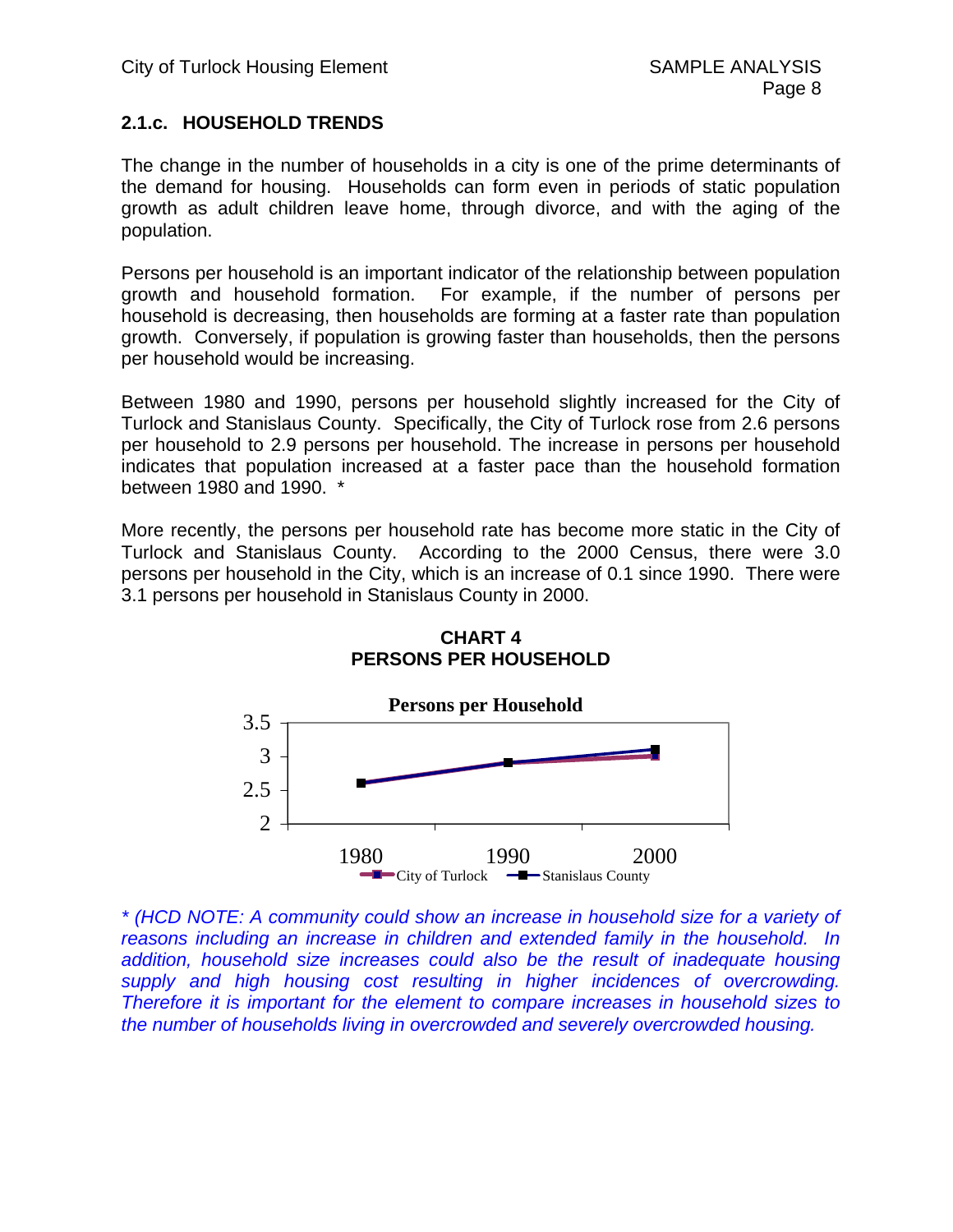| Year | <b>City of Turlock</b> | <b>Stanislaus County</b> |
|------|------------------------|--------------------------|
| 1980 | 2.6                    | 2.6                      |
| 1990 |                        | 2.9                      |
| 2000 |                        |                          |
| 2003 |                        | ? '                      |

## **TABLE 15 PERSON PER HOUSEHOLD TRENDS**

Source: 1980, 1990 and 2000 Census.

The number of households in Stanislaus County increased by 32.2 percent between 1980 and 1990, which is significantly less than the rate of population growth (39.3 percent) in the same time period. According to the 1990 Census, 125,375 households resided in the County. By 2000, an estimated 145,253 households lived in the County, an increase of 15.8 percent since 1990. Stanislaus County households are projected to continue increasing over the next eight year period between 2000-2008 by approximately 1.2 percent annually.

Since 1990, the City of Turlock has increased by 3,719 households or 25.3 percent. In the 2000 Census, a total of 18,408 households were estimated for the City of Turlock. The City is projected to increase over the next five years and reach 20,802 households by 2008. The projected increase of 1,606 households represents an 8.4 percent change since 2003.

| Year                     | <b>Households</b> | Change | % Change | <b>Annual %</b><br>Change |  |  |  |  |
|--------------------------|-------------------|--------|----------|---------------------------|--|--|--|--|
| <b>CITY OF TURLOCK</b>   |                   |        |          |                           |  |  |  |  |
| 1980                     | 9,918             |        |          |                           |  |  |  |  |
| 1990                     | 14,689            | 4,771  | 48.1%    | 4.8%                      |  |  |  |  |
| 2000                     | 18,408            | 3,719  | 25.3%    | 2.5%                      |  |  |  |  |
| 2003                     | 19,196            | 788    | 4.3%     | 1.4%                      |  |  |  |  |
| 2008                     | 20,802            | 1,606  | 8.4%     | 1.4%                      |  |  |  |  |
| <b>STANISLAUS COUNTY</b> |                   |        |          |                           |  |  |  |  |
| 1980                     | 94,842            |        |          |                           |  |  |  |  |
| 1990                     | 125,375           | 30,533 | 32.2%    | 3.2%                      |  |  |  |  |
| 2000                     | 145,253           | 19,878 | 15.8%    | 1.6%                      |  |  |  |  |
| 2003                     | 150,309           | 5,056  | 3.5%     | 1.1%                      |  |  |  |  |
| 2008                     | 159,504           | 9.195  | 6.1%     | 1.2%                      |  |  |  |  |

#### **TABLE 16 HOUSEHOLD FORMATION TRENDS**

Source: 1980, 1990 and 2000 US Census; Datum Populous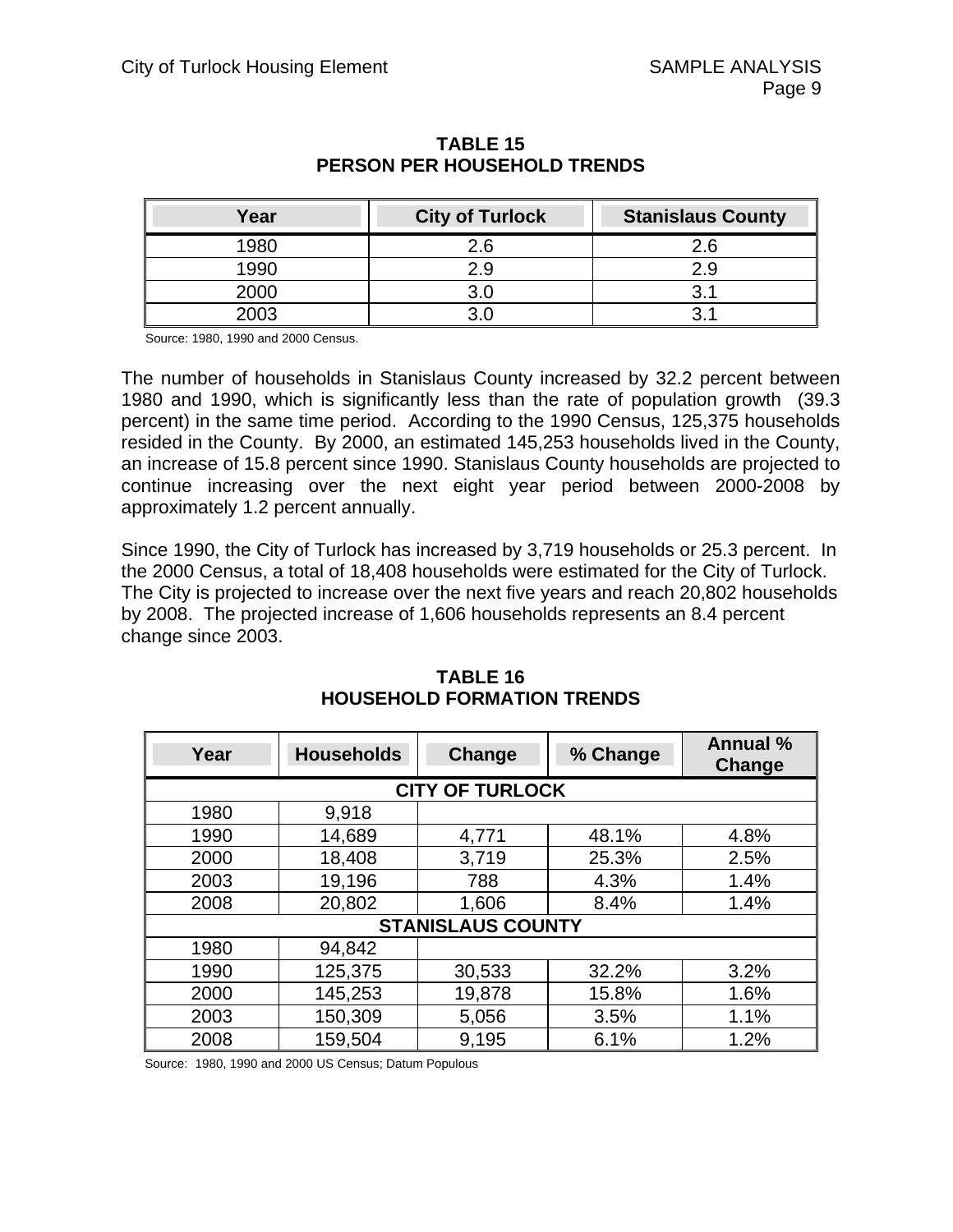between 1990 and 2000, increasing from 13.5 percent in 1990 to 16.2 percent in 2000. Along with the persons-per-household figures, household size helps to determine the size of housing units needed within a jurisdiction. In the City of Turlock, "large" households containing five or more persons represented 16.2 percent of all households in 2000, about 34.2 percent less than the "small" households with one or two persons. Large households were the fastest growing household size component Small households decreased from 52.4 percent to 50.4 percent in the same time period.

Household sizes in Stanislaus County only slightly vary from those in the City of Turlock. For example, small households comprised 48.2 percent of the households in Stanislaus County in 2000, less than in the City of Turlock. Additionally, large households represented 18.2 percent in the County in 2000, compared to 16.2 percent for the City.

|                                 | 1990          |                | 2000          |                | 2003          |                |  |  |
|---------------------------------|---------------|----------------|---------------|----------------|---------------|----------------|--|--|
| <b>Household</b><br><b>Size</b> | <b>Number</b> | <b>Percent</b> | <b>Number</b> | <b>Percent</b> | <b>Number</b> | <b>Percent</b> |  |  |
| <b>CITY OF TURLOCK</b>          |               |                |               |                |               |                |  |  |
| 1 Person                        | 3,138         | 21.4%          | 3,911         | 21.2%          | 4,185         | 21.8%          |  |  |
| 2 Person                        | 4,550         | 31.0%          | 5,352         | 29.2%          | 5,586         | 29.1%          |  |  |
| 3-4 Person                      | 5.013         | 34.1%          | 6,166         | 33.4%          | 6,258         | 32.6%          |  |  |
| 5+ Person                       | 1,988         | 13.5%          | 2,979         | 16.2%          | 3,167         | 16.5%          |  |  |
| <b>STANISLAUS COUNTY</b>        |               |                |               |                |               |                |  |  |
| 1 Person                        | 24,792        | 19.8%          | 28,211        | 19.4%          | 29,310        | 19.5%          |  |  |
| 2 Person                        | 38,157        | 30.4%          | 41,630        | 28.8%          | 42,988        | 28.6%          |  |  |
| 3-4 Person                      | 43,120        | 34.4%          | 48,856        | 33.6%          | 49,903        | 33.2%          |  |  |
| 5+ Person                       | 19,662        | 15.8%          | 26,449        | 18.2%          | 28,108        | 18.7%          |  |  |

## **TABLE 17 HOUSEHOLD SIZE TRENDS**

Source: 1980, 1990 and 2000 Census,

Tenure, or the ratio between homeowner and renter households, can be affected by many factors, such as: housing cost (interest rates, economics, land supply, and development constraints), housing type, housing availability, job availability, public agencies and consumer preference.

During the period 1980 to 1990, the proportion of renter households increased from 45.7 percent of the households to 47.6 percent of the City of Turlock. However, since 1990 the numbers of renter households have deceased to 44.5 percent. This decrease in renter households can be partially attributed to the City of Turlock's successful firsttime homebuyers program.